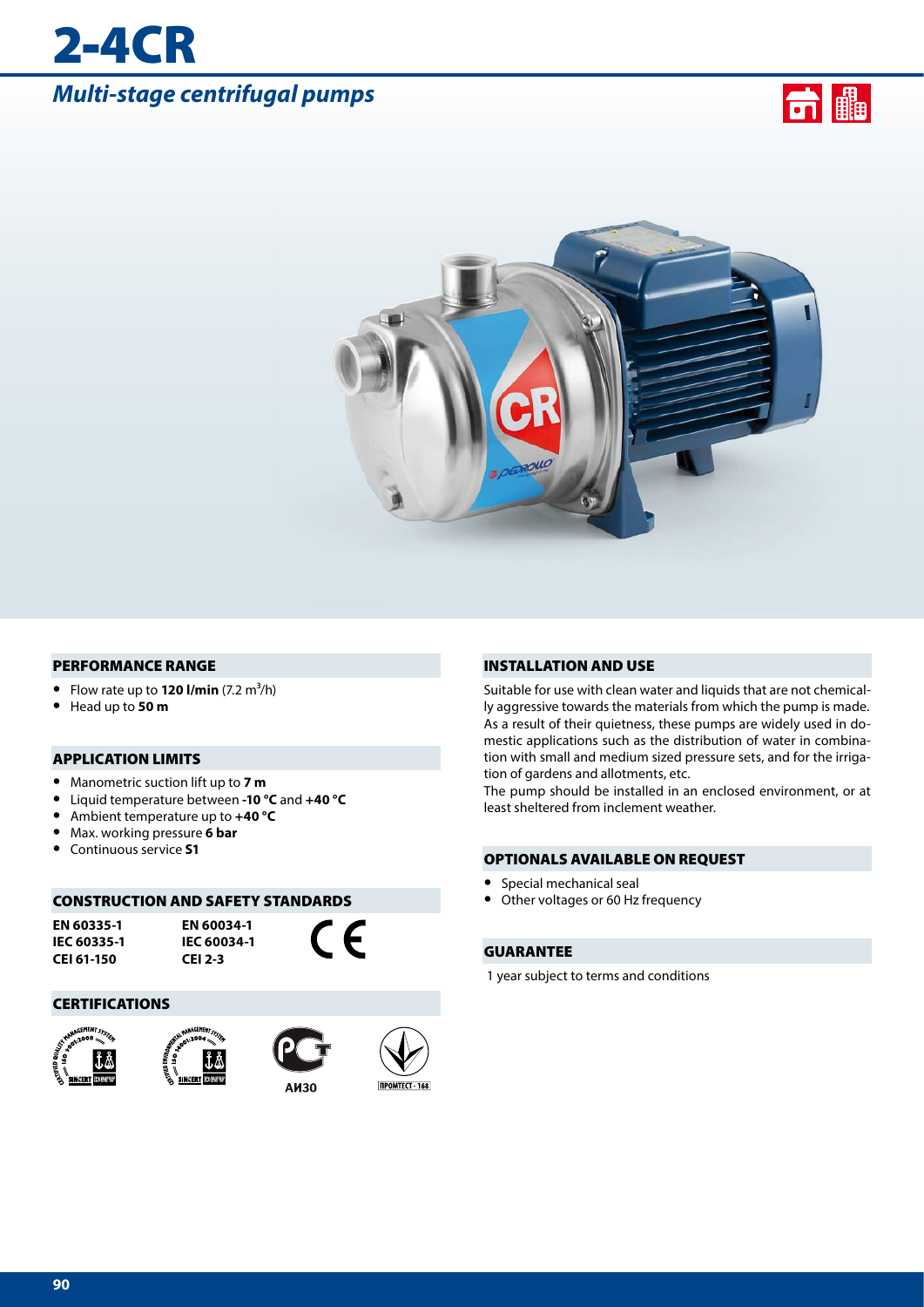



| <b>MODEL</b>   |                |      | $m^3/h$<br><b>POWER</b> |                 |              | 0.3  | 0.6  | 0.9  | 1.2  | 1.5  | 8.،  | 2.4  | 3.0  | 3.6  | 4.2 | 4.8              | 5.4 | 6.0  | 6.6 | 7.2 |
|----------------|----------------|------|-------------------------|-----------------|--------------|------|------|------|------|------|------|------|------|------|-----|------------------|-----|------|-----|-----|
| Single-phase   | Three-phase    | kW   | НP                      | l/min           | <sup>0</sup> | 5.   | 10   | 15   | 20   | 25   | 30   | 40   | 50   | 60   | 70  | 80               | 90  | 100  | 110 | 120 |
| <b>2CRm 80</b> |                | 0.37 | 0.50                    |                 | 25           | 24   | 22.5 | 21.5 | 20   | 19   | 17.5 | 15   | 11.5 | 8    |     |                  |     |      |     |     |
| 3CRm 80        | <b>3CR80</b>   | 0.45 | 0.60                    |                 | 38           | 36   | 35   | 34   | 32.5 | 31   | 29   | 25   | 20   | 15.5 | 10  |                  |     |      |     |     |
| <b>4CRm 80</b> | <b>4CR80</b>   | 0.60 | 0.85                    | <b>H</b> metres | 50           | 48   | 47   | 45   | 43   | 40.5 | 38.5 | 33.5 | 28   | 22.5 | 16  | 10 <sup>10</sup> |     |      |     |     |
| 3CRm 100       | <b>3CR 100</b> | 0.60 | 0.85                    |                 | 36           | 35.5 | 35   | 34   | 33.5 | 32.5 | 32   | 30   | 28   | 25.5 | 23  | 20               | 17  | 13.5 | 10  |     |

**Q** = Flow rate **H** = Total manometric head **HS** = Suction height Tolerance of characteristic curves in compliance with EN ISO 9906 Grade 3.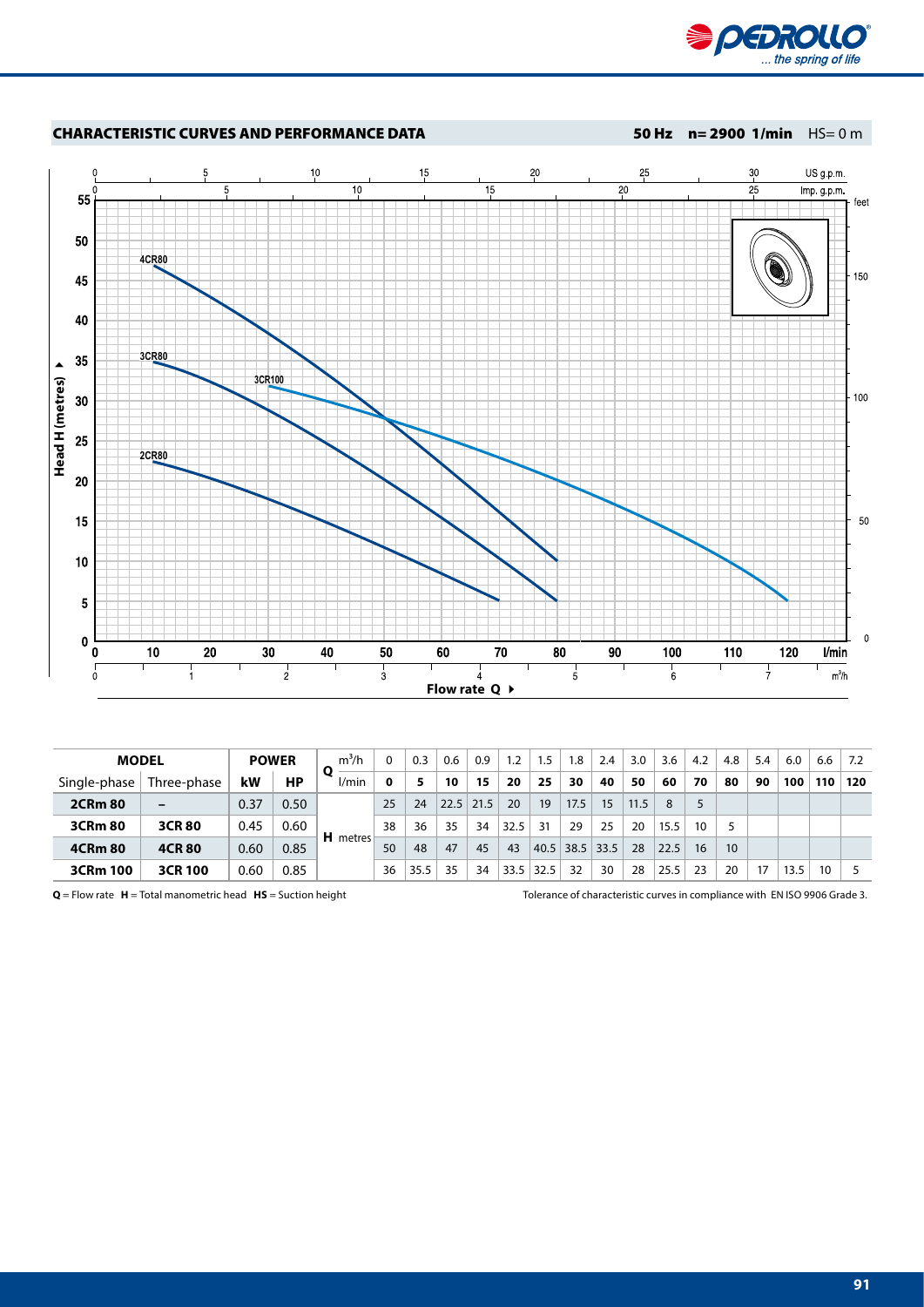# 2÷4CR

|                | <b>POS. COMPONENT</b>  | <b>CONSTRUCTION CHARACTERISTICS</b> |                                                                                     |                           |                  |                                                                                             |  |  |  |  |  |  |
|----------------|------------------------|-------------------------------------|-------------------------------------------------------------------------------------|---------------------------|------------------|---------------------------------------------------------------------------------------------|--|--|--|--|--|--|
| 1              | <b>PUMP BODY</b>       |                                     | Stainless steel AISI 304, complete with threaded ports in compliance with ISO 228/1 |                           |                  |                                                                                             |  |  |  |  |  |  |
| $\overline{2}$ | <b>BODY BACKPLATE</b>  |                                     | Stainless steel AISI 304                                                            |                           |                  |                                                                                             |  |  |  |  |  |  |
| 3              | <b>IMPELLERS</b>       | Noryl GFN2V                         |                                                                                     |                           |                  |                                                                                             |  |  |  |  |  |  |
| 4              | <b>MOTOR SHAFT</b>     |                                     | Stainless steel EN 10088-3 - 1.4104                                                 |                           |                  |                                                                                             |  |  |  |  |  |  |
| 5              | <b>MECHANICAL SEAL</b> | <b>Seal</b>                         | <b>Shaft</b>                                                                        |                           | <b>Materials</b> |                                                                                             |  |  |  |  |  |  |
|                |                        | Model                               | <b>Diameter</b>                                                                     | Stationary ring           | Rotational ring  | Elastomer                                                                                   |  |  |  |  |  |  |
|                |                        | <b>AR-13</b>                        | $Ø$ 13 mm                                                                           | Ceramic                   | Graphite         | <b>NBR</b>                                                                                  |  |  |  |  |  |  |
| 6              | <b>BEARINGS</b>        | 6202 ZZ-C3 / 6201 ZZ                |                                                                                     |                           |                  |                                                                                             |  |  |  |  |  |  |
| $\overline{7}$ | <b>CAPACITOR</b>       | <b>Pump</b>                         | Capacitance                                                                         |                           |                  |                                                                                             |  |  |  |  |  |  |
|                |                        | Single-phase                        | (230 V or 240 V)                                                                    | (110 V)                   |                  |                                                                                             |  |  |  |  |  |  |
|                |                        | <b>2CRm 80</b>                      | 10 µF 450 VL                                                                        | $25 \mu F 250 \text{ VL}$ |                  |                                                                                             |  |  |  |  |  |  |
|                |                        | <b>3CRm 80</b>                      | 12.5 µF 450 VL                                                                      | 25 µF 250 VL              |                  |                                                                                             |  |  |  |  |  |  |
|                |                        | <b>4CRm 80</b><br>3CRm 100          | 14 µF 450 VL                                                                        | 25 µF 250 VL              |                  |                                                                                             |  |  |  |  |  |  |
| 8              | <b>ELECTRIC MOTOR</b>  |                                     |                                                                                     |                           |                  | 2÷4CRm: single-phase 230 V - 50 Hz with thermal overload protector built-in to the winding. |  |  |  |  |  |  |

**2÷4CR**: three-phase 230/400 V - 50 Hz.

➠ **Pumps fitted with the three-phase motor option offer IE2 (IEC 60034-30) class high performance**

- Insulation: F class.
- Protection: IP X4.